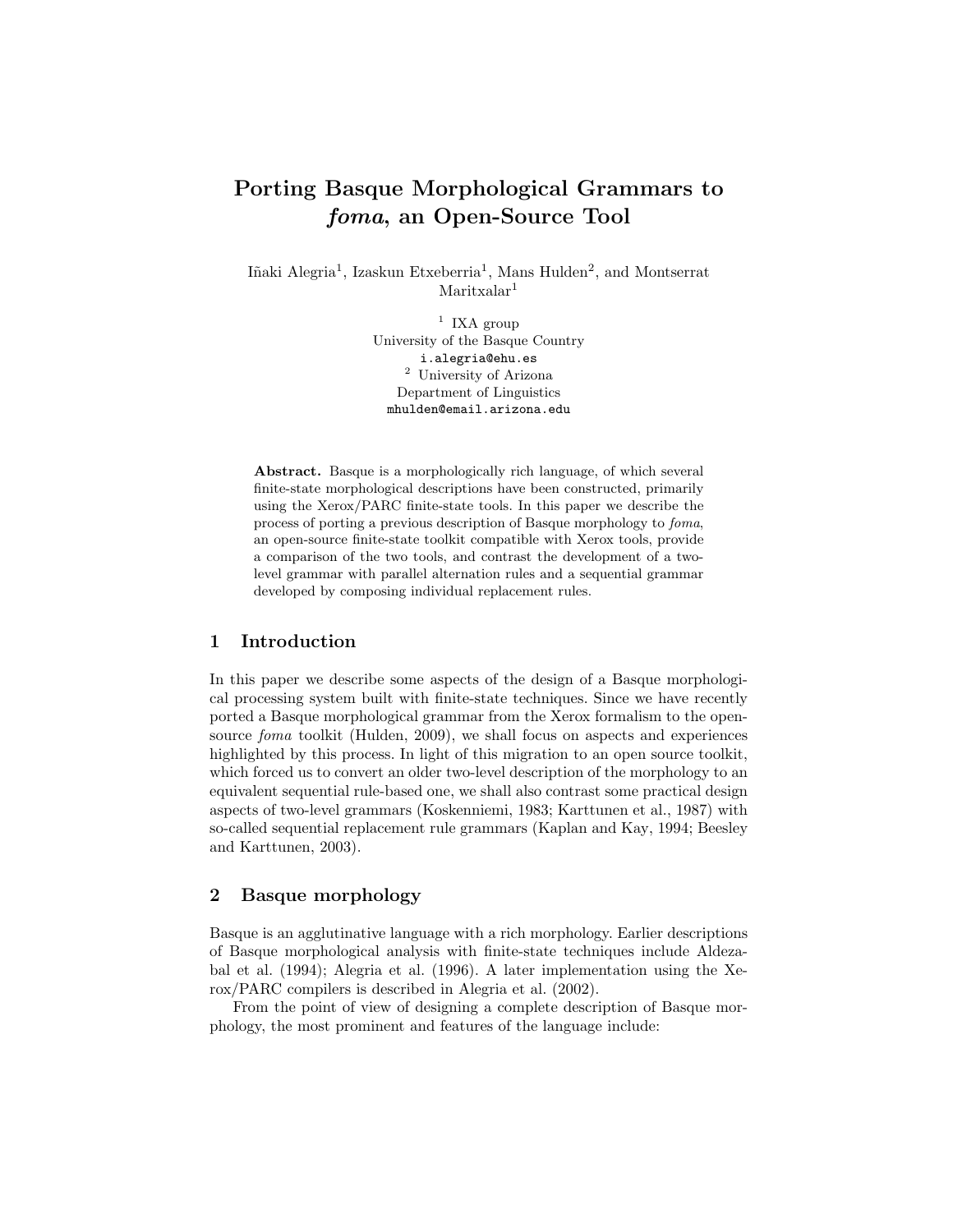- Basque morphology is very rich. The determiner, the number and the declension case morphemes are appended to the last element of the noun phrase and always occur in this order.
- Basque nouns belong to a single declension; the 15 case markers are invariant.
- Functions that prepositions normally fulfill are realized by case suffixes inside word-forms. Basque offers the possibility of generating a large number of inflected word-forms. From a single noun entry, a minimum of 135 inflected forms can be generated. While 77 of these are simple combinations of number, determiners, and case markings (and not capable of further inflection), the rest (58) include one of the two possible genitive markers (possessive and locative) and they can create new declension cases. With this in mind, Basque can be called an agglutinative language.
- Basque has ergative case, which marks the subjects of transitive verbs. Linguistic theories and nomenclature about this phenomenon are varying: some use the terminology 'ergative language,' and others 'non-accusative.'
- The verb provides all the grammatical and agreement information about the subject, the two possible objects, as well as tense and aspect-related information, etc.

### 3 Earlier work and current migration to open source

The earlier two-level descriptions referred to above have been used in different applications, for example in a spell checker and corrector named  $Xuxen$ ,<sup>3</sup> which is widely used among Basque speakers. In addition to the standard morphological description, additional finite-state transducers that extend the basic grammar and is useable for other tasks have been built (Alegria et al., 2002). These are:

- A standard analyzer that includes normalized morphemes and standard phonological rules.
- An enhanced analyzer for the analysis and normalization of linguistic variants (modeling dialectal usage and competence errors). This is a critical tool for languages like Basque in which standardization is recent and dialectal lexical and phonological variants are common and widespread.
- A 'guesser,' or analyzer for words which have no lemma listing in the lexicon. For this, the standard transducer is simplified and the lexical entries in the open categories (nouns, proper names, adjectives, verbs, etc.) are removed. These entries, which constitute the vast majority of the lexicon, are substituted by a general automaton that accepts any combination of characters in the orthography, subject to some phonological constraints.

Migration to open source technology of the various finite-state-based grammars for Basque that have been developed is still an ongoing process. Much of what has been accomplished so far has been done in a semi-automatic way; some of this work is described in e.g. Alegria et al. (2008).

 $3$  http://www.xuxen.com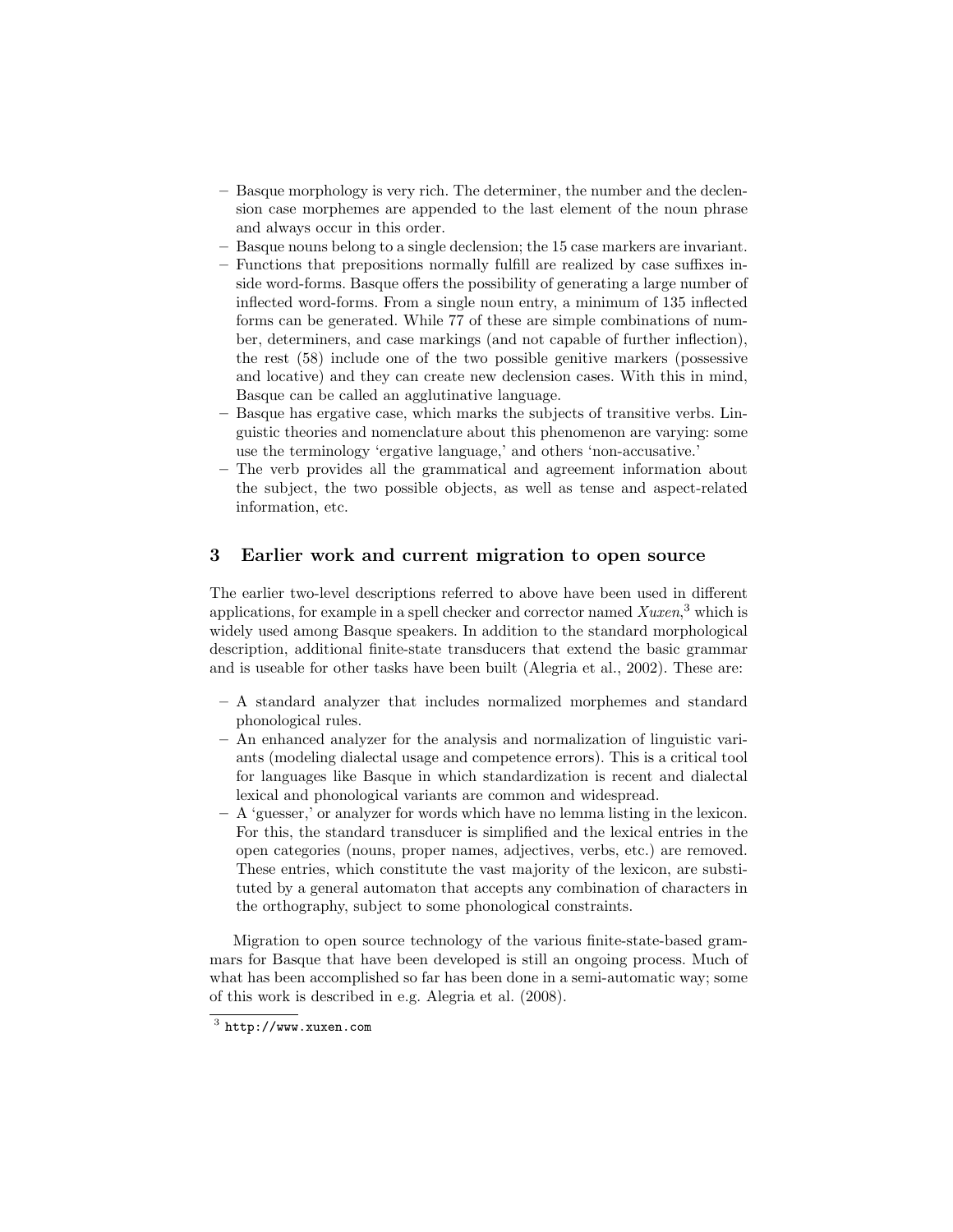For open-source spell checking and correction applications, we have used hunspell (Nemeth et al., 2004), since hunspell is directly supported in the later versions of OpenOffice and Mozilla/Firefox. However, hunspell is limited in its descriptive power. It is, for instance, not possible to express phonological alternations independently of the lexicon, which results in that the conversion from the original transducer-based descriptions is not at all straightforward.

For this reason, we have also experimented with the internal support foma provides for spell checking and spelling correction applications based on finite automata, and plan to incorporate this in the array of finite-state based applications for Basque already available.

### 4 Porting Basque grammars to foma

The original source description of the Basque (Alegria et al., 1996) was compiled with the the Xerox toolkit (Beesley and Karttunen, 2003), using a number of the formalisms that it supports. The lexicon specification language, lexc, was used for modeling the lexicon and constraining the morphotactics, and the two-level grammar language, twolc, was used for constructing a transducer that models the phonological and orthographical alternations in Basque.

As foma provides no method for compiling two-level rules, the first step in the migration consisted of translating the rules formerly compiled with twolc to the form of replacement rules supported by foma—largely identical to the rules supported by xfst. The original description of the Basque morphology was built prior to the introduction of publicly available tools to manipulate and compile sequentially composed replacement rules, and thus followed the twolevel formalism.

We were also aware of the fact that there has been a recent shift in preference toward favoring sequential replacement rules rather than two-level rules in the design of morphological parsers (Beesley and Karttunen, 2003). This was part of the motivation for our decision to explore the replacement rule paradigm when reimplementing our grammars with open-source tools.

Porting grammars from one formalism to another one is an interesting problem for which there are few resources to be found in the literature. This is especially true in the case of sequentially composed replacement rules and the two-level formalism. Grammars written in either of the two are of course compilable into finite-state transducers and are therefore equivalent in a sense, which in turn should motivate a comparison between the two from the point of view of the grammar developer. The most prominent aspects of such a comparison should include differences in grammar size and grammar complexity, ease and clarity of rules and rule interactions as well as ease of debugging rules.

In table 1 we illustrate a simple case of debugging two-level grammars as opposed to debugging sequential rule grammars. A large part of the work involved in developing a two-level grammar consists of avoiding rule conflicts. Here, we have two rules in (a) that constrain the realization of k: the first rule dictates that k should elide before consonants while the second rule states that it shall become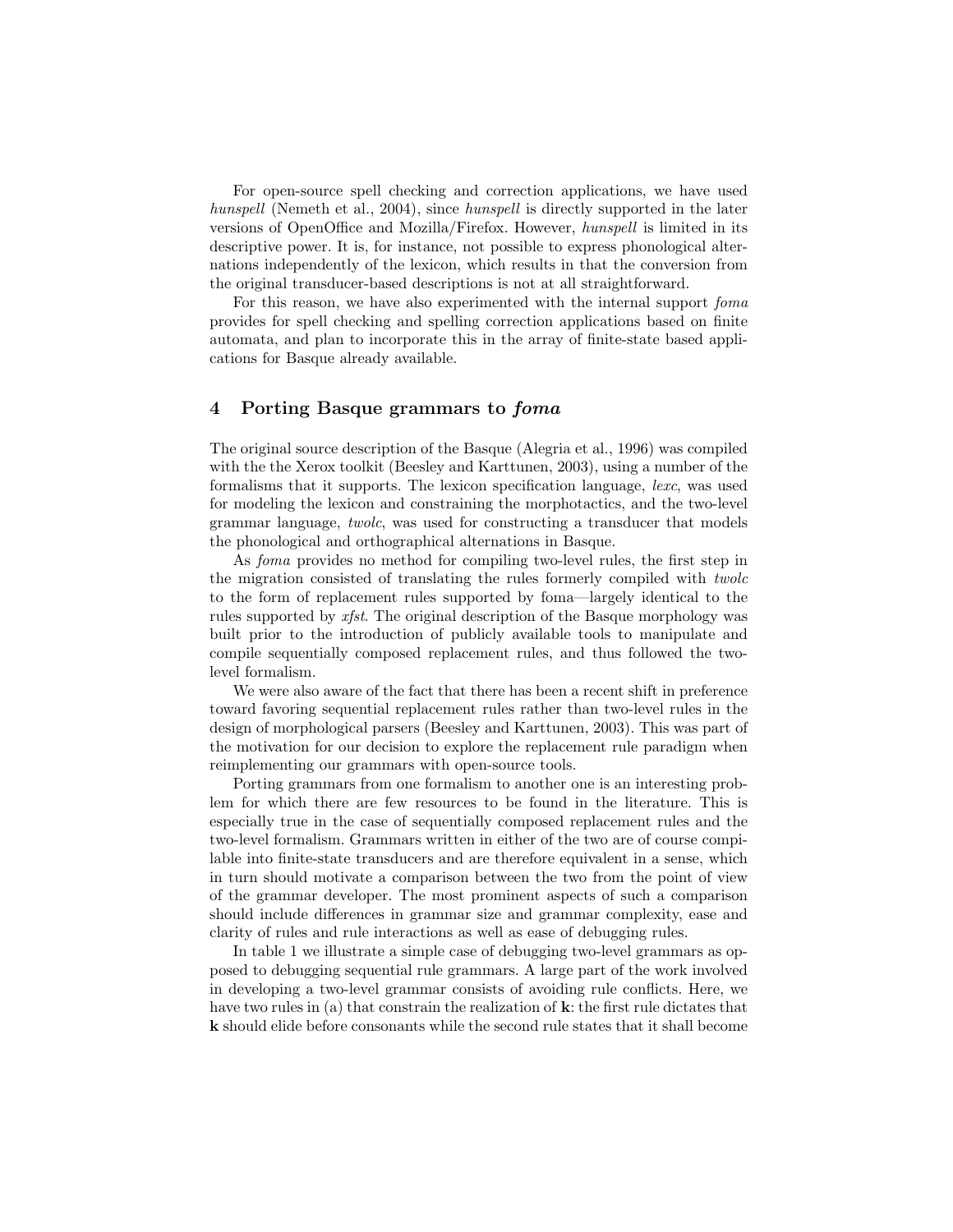voiced following a consonant. The first rule is exemplified by underlying-surface pair forms such as horiektan:horietan, while the second handles alternations such as **eginko:** egingo. Unfortunately, as stated, the two rules conflict as there is no unequivocal statement about what a k should correspond to in case it occurs with a consonant on both sides. Additional information needs to be provided for the proper compilation of the grammar, often in the form restating the two rules with more complex and restricted contextual parts. By contrast, the ordered rules in (b), where the elision rule is assumed to apply before the voicing rule, give the correct forms without a need for additional specification about what occurs in cases where the contexts overlap. In many cases this kind of an approach allows one to design an ordered rewrite rule grammar in a more isolated way such that each rule targets one phonological generalization only—such as elision or devoicing—without mixing information from two arguably separate phenomena in both rules.

(a)  $k:0 \leq > \_$  Cons  $k:g \iff Cons$ (b)  $k \rightarrow 0 \mid \cdot \rangle$  Cons k  $\rightarrow$  g  $||$  Cons  $\angle$ 

Table 1. Simple rule conflict cases which often resolve automatically when implemented as ordered rules.

In table 2 we provide an example of the differences between both descriptions. The example rules illustrate a number of phenomena. In Basque, the prefix ber can precede verbal roots. Before a vowel, the final character (r) of this prefix is doubled, but before a consonant the ber prefix changes into bir. In addition to this, if the first character of the root is h, this h disappears. If the prefix is expressed as  $\mathbf{beR}$  (indicating a hard r) the chain  $\mathbf{beR+egin}$  (a lexical expression) generates berregin, while beR+gai+tu generates birgaitu, and beR+has+i changes into berrasi.

In our experience, the sequential rules provided conceptual simplicity and were easier to debug than two-level rules. This was largely because one can avoid complex interactions in rules and their contexts of application, which in general one cannot when designing a two-level grammar. However, the order of the rules needs to be designed carefully, which is also a nontrivial problem.

#### 4.1 Conversion procedure

In converting the rules, we decided to follow a simple strategy. First, rules with limited contextual requirements (single-symbol simple contexts) were trans-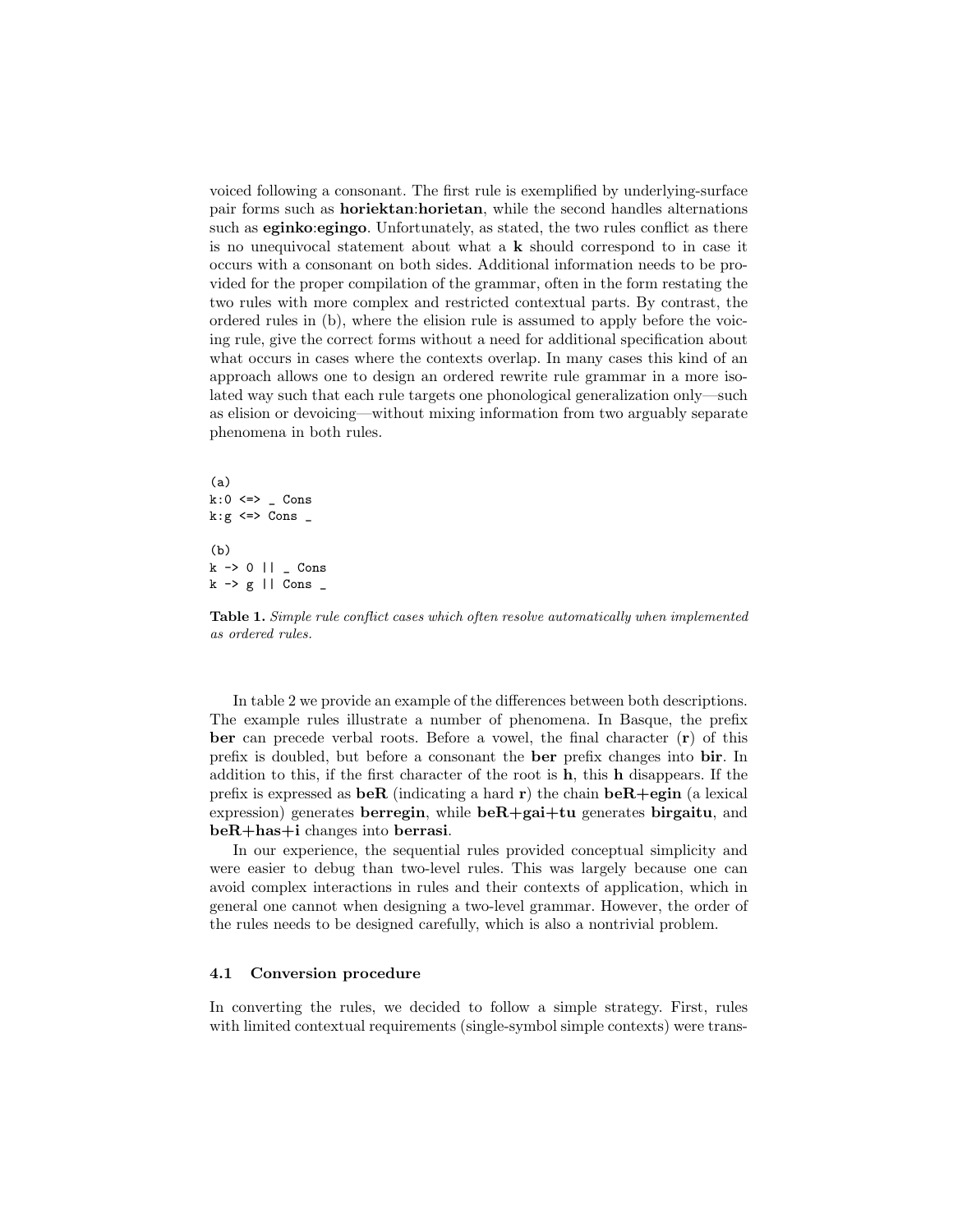```
# parallel rules
(a)
R:r \leq >+:0 \leq >h:0 \le \ge # b e R:r 0:r +:0 _ Vowel
0: r \iff R: r +:0 (h:0) Vowel
e:i \leq > # b R +:0 Cons
# sequential rules
(b)
h -> 0 || # b e R + _ Vowel
0 \rightarrow r || R _{-} + Vowel
e -> i || # b _ R + Cons
R \rightarrow r+ - > 0
```
Table 2. Simplified comparison between parallel and sequential rules in Basque morphology.

formed into sequential rules. Also, rules that were very specific in their conditioning environments (such as those interacting with only one particular prefix) were converted.

Following this step, rules making use of information not available at the surface level—abstract morphophonemes, diacritic symbols, or complex morphological information—were resolved. These rules fell naturally into the early parts of the chain of compositions since diacritics and abstract symbols could be deleted and would no longer be available for subsequent rules. In a way, the strategy was to move step by step from the lexical level of abstract diacritic symbols and morphophonemes toward the actual surface words.

The most complex rules—those with multiple contexts and interactions with other rules—were placed at the end. These include rules such as  $e$ -epenthesis,  $r$ epenthesis, and enforcing a final a in the lemmas. Within this last block of rules, the internal ordering of the rules was also much more important and required more care in the design process.

During each of the above conversion steps, examples from the previously used two-level system were used for testing.

After converting the two-level description to context-dependent replacement rules, porting the description to foma was straightforward because the lexc description is fully compatible. Two experiments were carried out: the first morphology-oriented with the whole lexicon containing the full morphological description of all the morphemes (including category, case, tense, person, etc.) and the second spelling-oriented with only the lexical description of the morphemes (surface level and indispensable marks for the rules). In both descriptions the same phonological rules were used.

After this, more thorough testing and debugging was performed. We applied the two morphological analyzers (the original two-level one and the new one) to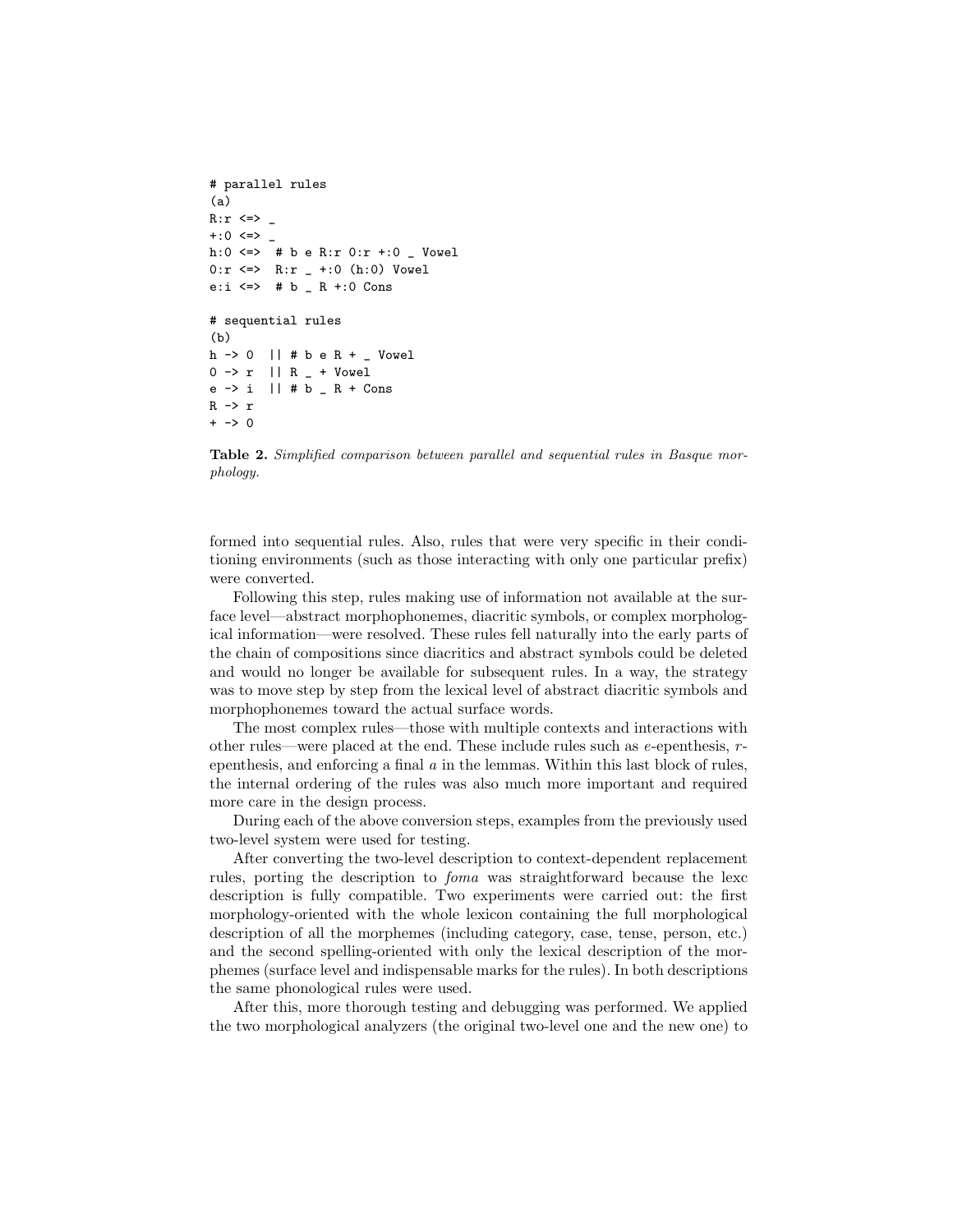a corpus of 80,000 different word forms to find discrepancies by running the unix tool diff on the results.

In the end, we managed to reduce the discrepancies to only one analysis of one word, which was then found to be a mistake in the lexicon grammar. The lexicon had omitted a hard  $R$  for place names (all final R's in place names are hard in Basque).

Some auxiliary applications, such as a spelling corrector module, had already been developed in the xfst replacement rule paradigm after the original two-level morphological grammar, and thus no conversion was required for constructing these transducers in *foma* as it compiled the original *xfst* rules to identical transducers as the Xerox tools.

#### 4.2 Compatibility and efficiency

In porting the Xerox-based grammatical descriptions to foma, we noted very few discrepancies in compatibility. Foma has no separate program for extensive debugging of lexicon specifications in the *lexc* format, but is able to import *lexc* descriptions through the main interface. Our earlier lexicons were thus imported without changes, and compiled to identical transducers as with Xerox's *lexc*: 2,321,693 states and 2,466,071 arcs for our more detailed lexicon, and 63,998 states and 136,857 arcs for the less detailed one. Compiling the complete system which requires compiling the lexicon  $(89,663 \text{ entries})$ , compiling 77 replacement rules, and composing all of these separate transducers under *lexc* and  $x$ fst took  $28.96s<sup>4</sup>$  and  $15.39s$  with  $foma<sup>5</sup>$  on a 2.93GHz Pentium 4 computer with  $2Gb$ memory running Linux. Foma, however required far more temporary memory for compilation—a peak usage of 788.2 Mb which occurred while compiling the larger lexicon—while lexc used a maximum 161.2 Mb for the same task.

### 5 Auxiliary applications: spelling correction

One of the approaches to capture certain kinds of spelling errors for Basque has been to identify predictable and often occurring types of misspellings and suggest corrections for these. Because of the fairly recent standardization of the orthography, and because of the amount of dialectal variation in Basque, cognitive errors of this type are not uncommon, and it is important for a spelling corrector to identify these errors accurately.

One of the components of the Basque morphological system is a transducer that encodes a set of 24 hand-coded string perturbation rules reflecting errors commonly found in Basque writing, such as confusing a z and and c, an x and a z, and so on. This transducer is composed with an automaton encoding the possible surface forms of the morphology, providing a markup of possible misspellings, which is then composed with a filter that accepts only those misspellings that

 $4 \times \text{fst} - 2.10.29 \text{ (cfsm 2.12.29), and lexc-3.7.9 (2.12.29)}$ 

<sup>5</sup> version 0.9.6alpha.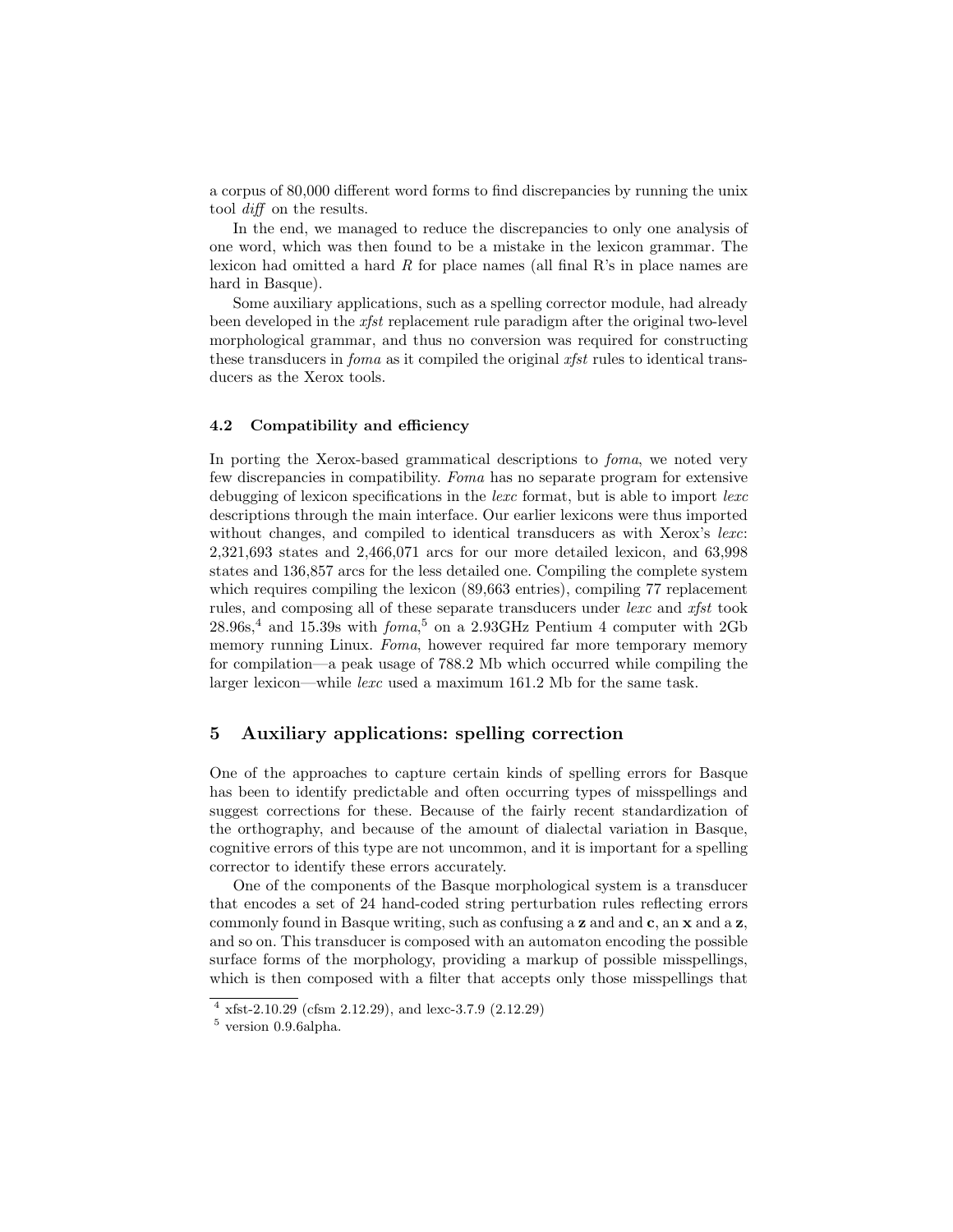match a word in the lexicon (see Fig. 1). This error correction mechanism was originally modeled with xfst replacement rules, and so was directly portable to foma, and usable as such.



ziurra [corrected word]

Fig. 1. An illustration of the functioning for the part of the spelling corrector that recognizes typical orthographical errors. A correction markup filter nondeterministically changes the input to a number of possible candidate errors, after which the morphological filter retains only those that are actual words.

#### 5.1 Internal support for spelling correction in foma

A recent addition to the foma toolkit and API is an algorithm for quickly finding approximate matches to an input word and an automaton. The default metric of distance is the Levenshtein distance, i.e. minimum edit distance where character substitutions, deletions, and insertion all have a cost of 1 unit. However, *foma* also provides the possibility of defining separate costs for different types of string perturbation operations.

This feature is convenient in that one automatically has a spelling corrector available, given a morphological analyzer. In our experiments with foma, we have simply extracted the range (lower side in the terminology of Beesley and Karttunen (2003)) of our morphological analyzer transducer, producing a cyclic finite-state automaton which encodes all the words that have a legitimate morphological analysis in the original system, directly producing a spelling corrector application.

We have also done some preliminary experiments in modeling the cognitive errors described above, by specifying an additional weight confusion matrix to foma's minimum edit distance algorithm, giving each of the 24 string perturbation operations in our earlier separate finite-state correction grammar a low cost (1 unit), and other operations the cost (2 units), yielding an spelling corrector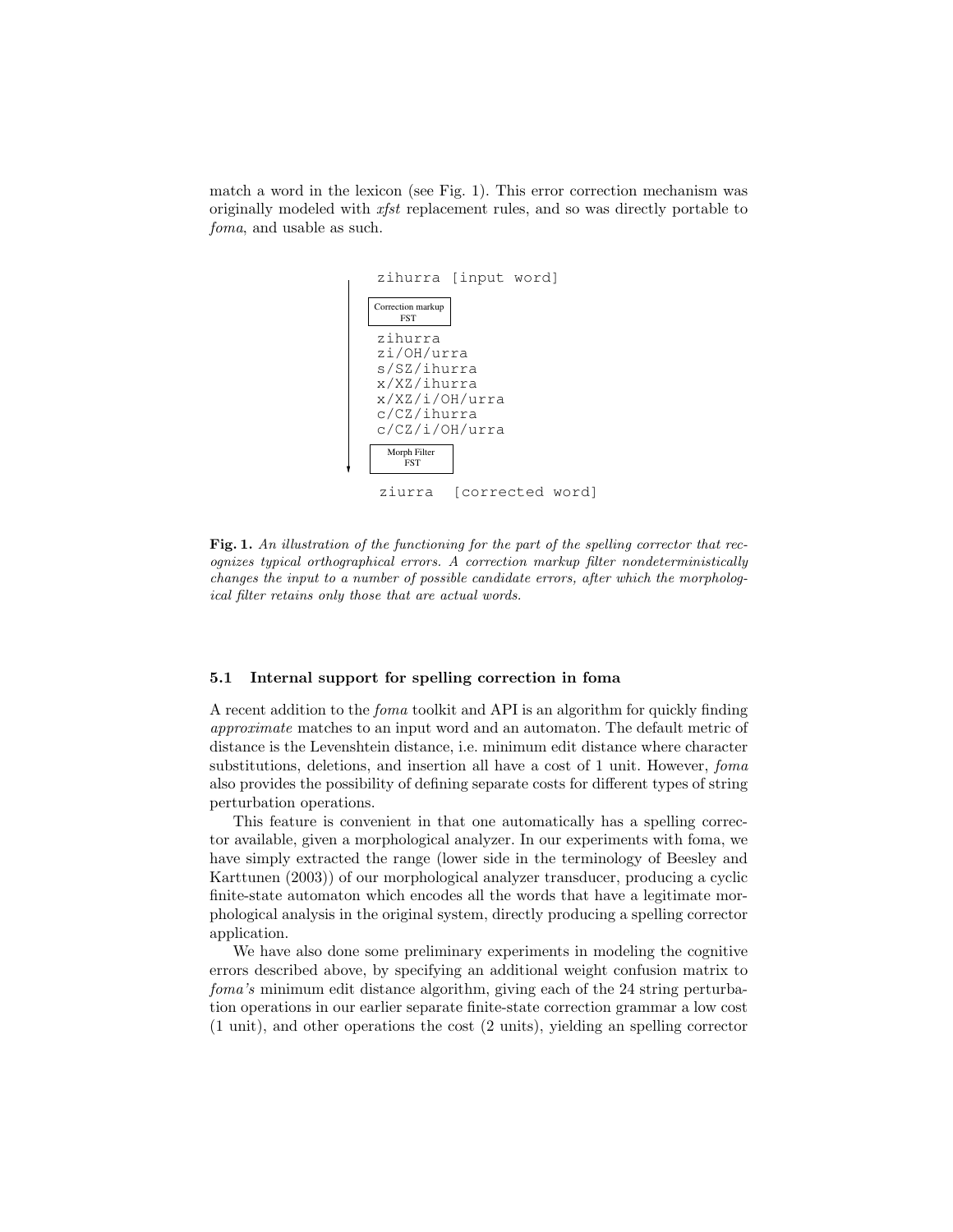application very similar to the earlier hand-built one, although much easier to construct.

An example of the interactive spelling correction is given in Fig. 2. In the future we hope to automatically derive the weights for different edit operations for increased accuracy, and integrate the spell checker and spelling corrector using foma's C language API to other applications, such as OpenOffice and Mozilla/Firefox.

```
foma[0]: regex MORPHO.l;
80512 states, 346119 arcs, Cyclic.
foma[1]: apply med
Using confusion matrix [Euskara]
apply med> zihurra
ziurra Cost[f]: 1
zimurra Cost[f]: 2
zigurra Cost[f]: 2
zuhurra Cost[f]: 2
bihurra Cost[f]: 2
```
Fig. 2. Applying the minimum edit distance finder of foma produces spelling correction suggestions like those of our hand coded rules seen in Fig. 1, given a similar specification in the form of a confusion matrix.

### 6 Conclusion

We have described a segment of an ongoing process to migrate Basque natural language processing tools to open-source technology—that of porting a widecoverage morphological description of the language to compile with the foma toolkit. This entailed rewriting a formerly two-level grammar into sequential replacement rules. We also hope to address the porting of other applications such as a spelling corrector—with foma.

### 7 Acknowledgements

The first author has been partially funded by the Spanish Ministry of Education and Science (OpenMT: Open Source Machine Translation using hybrid methods, TIN2006-15307-C0301). We wish to thank the anonymous reviewers for helpful comments and suggestions.